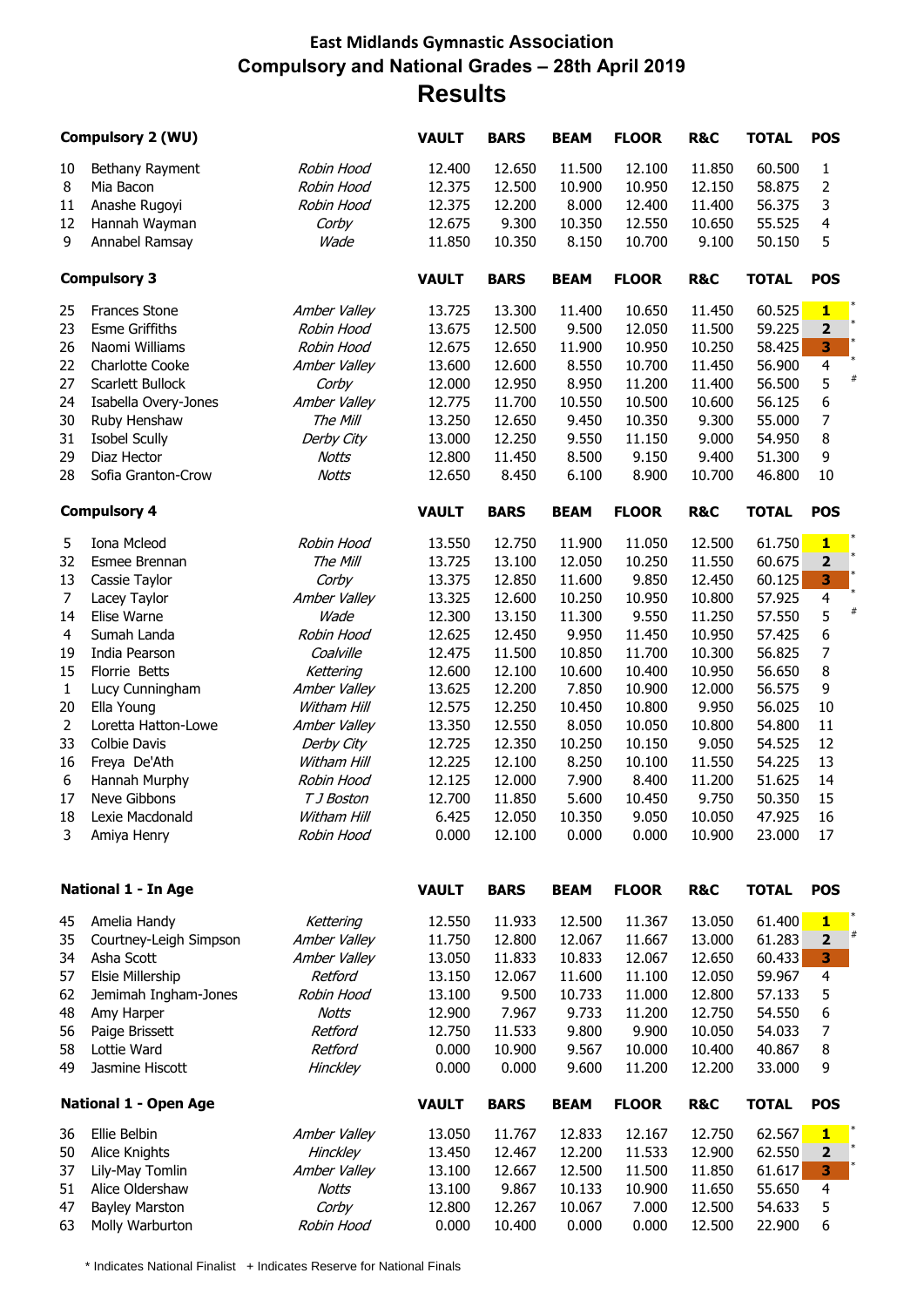## **East Midlands Gymnastic Association Compulsory and National Grades – 28th April 2019 Results**

|                            | <b>National 2 - In Age</b>   |                              | <b>VAULT</b> | <b>BARS</b> | <b>BEAM</b>  | <b>FLOOR</b>   | <b>R&amp;C</b> | <b>TOTAL</b> | <b>POS</b>              |
|----------------------------|------------------------------|------------------------------|--------------|-------------|--------------|----------------|----------------|--------------|-------------------------|
| 65                         | Olivia Ruddick               | Robin Hood                   | 11.950       | 12.500      | 10.850       | 10.033         | 11.933         | 57.267       | $\mathbf{1}$            |
| 39                         | Federica Contarino           | Amber Valley                 | 12.250       | 12.333      | 8.400        | 11.233         | 13.000         | 57.217       | $\mathbf{2}$            |
| 40                         | Scarlett Kent                | Amber Valley                 | 12.700       | 11.800      | 8.200        | 11.333         | 12.900         | 56.933       | 3                       |
| 43                         | Charley Kirk                 | Coalville                    | 12.350       | 11.200      | 11.300       | 10.500         | 11.233         | 56.583       | #<br>$\overline{4}$     |
| 44                         | Suren Tunnicliffe            | Coalville                    | 12.500       | 12.200      | 9.850        | 11.033         | 10.667         | 56.250       | 5                       |
| 38                         | Mia Cantillon                | Amber Valley                 | 12.450       | 11.333      | 8.900        | 11.467         | 11.833         | 55.983       | 6                       |
| 53                         | Niamh Lehane                 | <b>Notts</b>                 | 12.100       | 9.633       | 10.150       | 10.833         | 12.733         | 55.450       | 7                       |
| 59                         | <b>Charlotte Alcock</b>      | Retford                      | 12.150       | 9.967       | 8.800        | 10.400         | 11.100         | 52.417       | 8                       |
| 42                         | Esme Jameson                 | NCAAC                        | 12.200       | 11.000      | 8.400        | 10.167         | 10.233         | 52.000       | 9                       |
| 152                        | Lydia Hurdley                | <b>Dukeries</b>              | 12.300       | 7.867       | 7.950        | 10.000         | 12.067         | 50.183       | 10                      |
| 64                         | Isla Brotherhood             | Wade                         | 11.800       | 0.000       | 0.000        | 0.000          | 12.500         | 24.300       | 11                      |
| 52                         | Ella Layshley                | Hinckley                     | 0.000        | 0.000       | 0.000        | 0.000          | 0.000          | 0.000        | 12                      |
|                            |                              | <b>National 2 - Open Age</b> |              | <b>BARS</b> | <b>BEAM</b>  | <b>FLOOR</b>   | <b>R&amp;C</b> | <b>TOTAL</b> | <b>POS</b>              |
| 41                         | Lily Bell                    | Amber Valley                 | 12.600       | 12.767      | 9.200        | 11.367         | 12.667         | 58.600       | $\mathbf{1}$            |
| 60                         | Darcy Pickersgill            | Retford                      | 12.150       | 10.500      | 9.450        | 10.567         | 12.500         | 55.167       | $\overline{\mathbf{2}}$ |
| 66                         | Anna Whitley                 | Wade                         | 12.100       | 9.667       | 10.250       | 10.867         | 11.700         | 54.583       | 3                       |
| 55                         | Ella Walker                  | <b>Hinckley</b>              | 12.500       | 10.767      | 9.200        | 11.433         | 9.867          | 53.767       | $\overline{4}$          |
| 54                         | Olivia Coventry              | <b>Notts</b>                 | 12.700       | 10.500      | 7.550        | 10.600         | 11.100         | 52.450       | 5                       |
|                            |                              |                              |              |             |              |                |                |              |                         |
| <b>National 3 - In Age</b> |                              |                              | <b>VAULT</b> | <b>BARS</b> | <b>BEAM</b>  | <b>FLOOR</b>   | <b>R&amp;C</b> | <b>TOTAL</b> | <b>POS</b>              |
| 69                         | Martha Mcginty               | Derby City                   | 13.350       | 12.367      | 11.733       | 11.567         | 12.750         | 61.767       | $\mathbf{1}$            |
| 84                         | Emily Haste                  | <b>Notts</b>                 | 13.350       | 12.267      | 12.000       | 11.767         | 11.800         | 61.183       | $\mathbf{2}$            |
| 94                         | Isabella Saunders-Lucas      | Robin Hood                   | 13.100       | 12.533      | 12.400       | 10.267         | 12.150         | 60.450       | 3                       |
| 144                        | Olivia Harris                | Coalville                    | 13.050       | 12.800      | 10.933       | 11.033         | 12.500         | 60.317       | 4                       |
| 146                        | Jessica Morrell              | Coalville                    | 13.200       | 12.567      | 10.800       | 11.333         | 12.300         | 60.200       | 5                       |
| 135                        | Jessie Chambers              | The Mill                     | 13.050       | 11.167      | 11.533       | 11.267         | 13.050         | 60.067       | 6                       |
| 85                         | Lexi Siddons                 | <b>Notts</b>                 | 13.500       | 12.433      | 9.933        | 11.433         | 12.150         | 59.450       | 7                       |
| 143                        | Mia Axton                    | Coalville                    | 13.000       | 11.967      | 10.967       | 10.933         | 12.250         | 59.117       | 8                       |
| 93                         | Ruby Moreton                 | Robin Hood                   | 12.750       | 11.667      | 11.800       | 10.567         | 12.150         | 58.933       | 9                       |
| 82                         | Anna Bianchi                 | <b>Notts</b>                 | 13.150       | 12.167      | 9.767        | 10.933         | 11.800         | 57.817       | 10                      |
| 92                         | Lola Fisher                  | Robin Hood                   | 12.650       | 11.967      | 10.767       | 9.367          | 12.150         | 56.900       | 11                      |
| 102                        | Penelope Thornton            | Retford                      | 12.900       | 9.767       | 7.833        | 10.567         | 12.850         | 53.917       | 12                      |
|                            | <b>National 3 - Open Age</b> | <b>VAULT</b>                 | <b>BARS</b>  | <b>BEAM</b> | <b>FLOOR</b> | <b>R&amp;C</b> | <b>TOTAL</b>   | <b>POS</b>   |                         |
| 101                        | Amelie Thorpe                | Witham Hill                  | 13.150       | 12.533      | 12.167       | 11.733         | 13.300         | 62.883       | $\mathbf{1}$            |
| 67                         | Amelie Mudd                  | Kettering                    | 13.050       | 12.400      | 12.067       | 11.767         | 13.000         | 62.283       | $\mathbf 2$             |
| 134                        | <b>Annalise Dolby</b>        | Worksop                      | 13.400       | 11.600      | 12.000       | 11.433         | 12.300         | 60.733       | #<br>3                  |
| 91                         | Lori Prentice                | Robin Hood                   | 13.200       | 12.433      | 11.267       | 11.067         | 12.500         | 60.467       | $\overline{\mathbf{4}}$ |
| 108                        | Neve Delap                   | Derby City                   | 13.200       | 11.900      | 11.767       | 11.400         | 11.550         | 59.817       | 5                       |
| 133                        | Emily Boothman               | The Mill                     | 13.400       | 12.167      | 11.100       | 11.133         | 11.850         | 59.650       | 6                       |
| 99                         | Caitlin Frost                | Witham Hill                  | 12.950       | 11.000      | 11.667       | 11.167         | 11.850         | 58.633       | 7                       |
| 110                        | Lauren Tunnicliffe           | Lincoln                      | 12.750       | 11.100      | 10.733       | 11.167         | 12.150         | 57.900       | 8                       |
| 75                         | Brogan Hogan                 | Coalville                    | 12.750       | 11.267      | 10.100       | 10.367         | 12.950         | 57.433       | 9                       |
| 76                         | Jodie Iveson                 | Coalville                    | 13.100       | 12.233      | 9.600        | 10.433         | 12.050         | 57.417       | 10                      |
| 77                         | Ella Rollings                | Coalville                    | 12.850       | 12.233      | 10.100       | 10.867         | 11.100         | 57.150       | 11                      |
| 109                        | Sophie Martin                | Lincoln                      | 13.100       | 12.133      | 7.767        | 10.000         | 11.900         | 54.900       | 12                      |
| 100                        | Elizabeth Thornton           | Retford                      | 12.850       | 5.967       | 8.767        | 11.200         | 12.200         | 50.983       | 13                      |